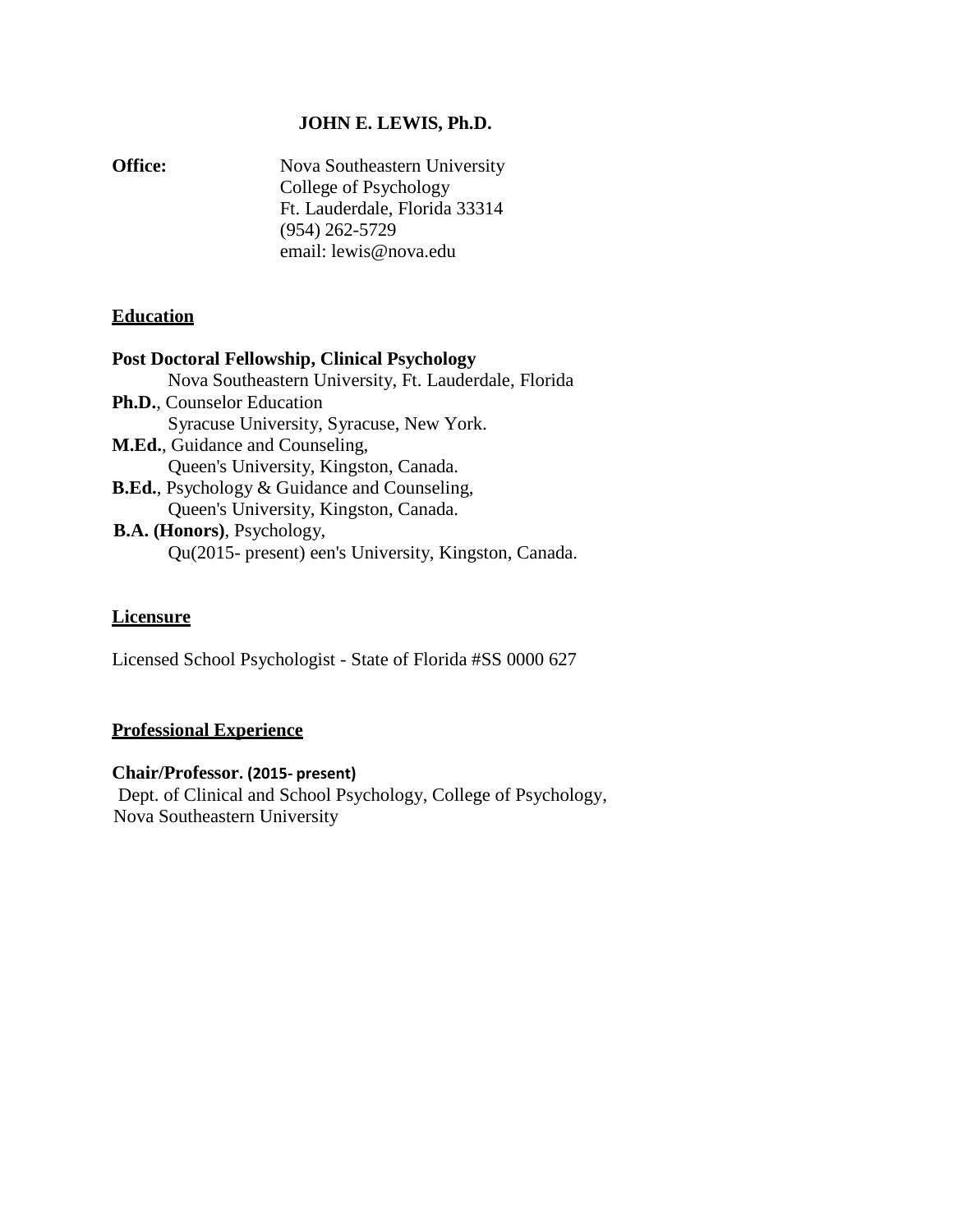#### **Other Professional Appointments**

**Assistant Professor**, Educational Psychology and Counseling McGill University, Montreal, Canada.

**Assistant Professor**, Education and Counseling, Brandon University, Brandon, Manitoba, Canada.

**Adjunct Professor**, Faculty of Education, Queen's University, Kingston, Canada

**Teacher,** Frontenac County Board of Education Kingston, Canada.

**Instructor**, Attendance Counselor Program, Brock University, St. Catharines, Canada.

**Counselor**, English Language Institute and Career and Life Planning Center, Syracuse University, Syracuse, New York.

**Consultant**, Andrews and Samuda Psychological Services, Kingston, Canada.

**Counselor/Instructor**, Correctional Service of Canada, Kingston, Canada.

**Teacher**, Frontenac County Board of Education, Kingston, Canada.

**Social Worker**, Children's Aid Society, Kingston, Canada. **Executive Director**, The House of James, **Instructor**, St. Lawrence College, Kingston, Canada.

## **Publications**

Magalhaes, C. Magalhaes, E., Noblitt, R. & Lewis J. (2012). Development and reliability of a Brazilian Portuguese version of the MCMI-III. *Psychological Reports 110, 3*, 991-1001.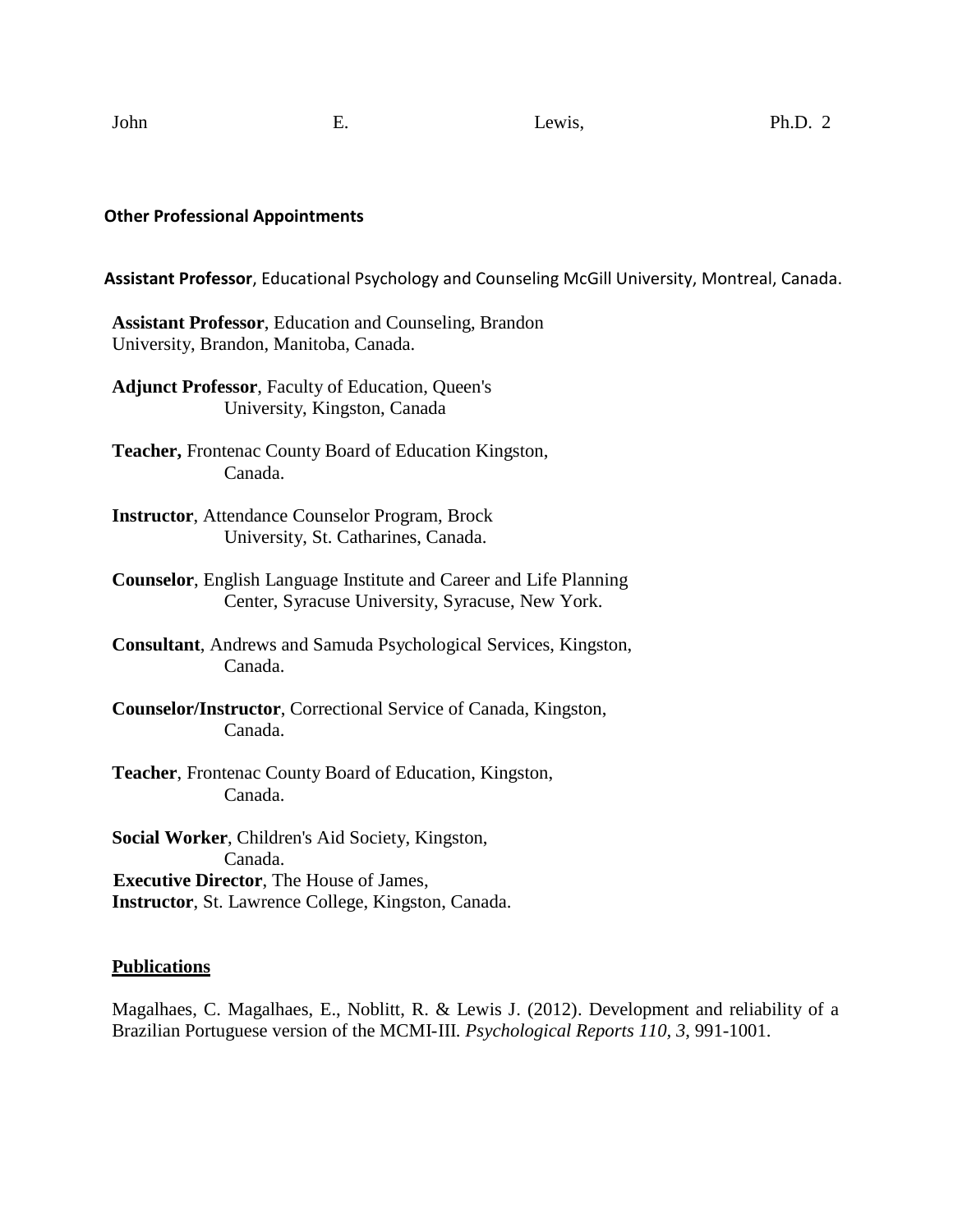- Magalhaes, C., Magalhaes, E., & Lewis, J. (2010). The Brazilian-Portuguese MCMI-III: Diagnostic validity of the alcohol dependence and drug dependence scales. *Procedia: Social and Behavioral Sciences, v.5* , 1482-89.
- Samuda, R., & Lewis, J. (2000). Multicultural assessment for the  $21<sup>st</sup>$  Century. In W. Lonner, Dinnel, D. Forgays & S. Hayes (Eds.) *Merging Past, Present, & Future in Cross-Cultural Psychology,* 137-145. Lisse: Swets & Zeitlinger.
- Russo, S. & Lewis, J. (1999). The cross-cultural applications of the KAIT: Case studies with three differentially acculturated women. *Cultural Diversity and Ethnic Minority Psychology , 5(1),* 76-85.
- Zeiger, M. & Lewis, J. (1998). The spiritually responsible therapist: Religious material in the psychotherapeutic setting. *Psychotherapy, 35(3*), 415-424.
- Samuda, R., Feuerstein R., Kaufman, A., Lewis, J., & Sternberg, R. (1998). *Advances in crosscultural assessment.* Thousand Oaks, CA: Sage Publications.
- Lewis, J. E. (1998). Non-traditional uses of traditional aptitude tests. In R. Samuda, R. Feuerstein, A. Kaufman, J. Lewis, & R. Sternberg, *Advances in cross-cultural assessment.* Thousand Oaks, CA: Sage Publications.
- Jackson, Y., Lewis, J., Feuerstein, R., & Samuda, R. (1998). Linking assessment to intervention with instrumental enrichment. In R. Samuda, R. Feuerstein, A. Kaufman, J. Lewis, & R. Sternberg*, Advances in cross-cultural assessment*. Thousand Oaks, CA: Sage Publications.
- Lewis, J. E. (1998). Cross-cultural clinical interventions. In A.S. Bellack & M. Hersen (Eds.), *Comprehensive clinical psychology, Vol. 10*, pp. 93-125. Oxford: Pergamon Press.
- Lewis, J.E. (1996). Asian Americans: Personality patterns, identity, and mental health. *Psychotherapy and Private Practice, 14(3*), 71-73.
- Lewis, J.E. (1996). The death anxiety handbook*. Journal of Anxiety Disorders, 9 (4),* 351-352.
- Samuda, R. & Lewis, J.E. (1992) Evaluation practices for the multicultural classroom. In C. Diaz (Ed.) *Multicultural education in the 21st century*. Washington, D.C.: National Education Association.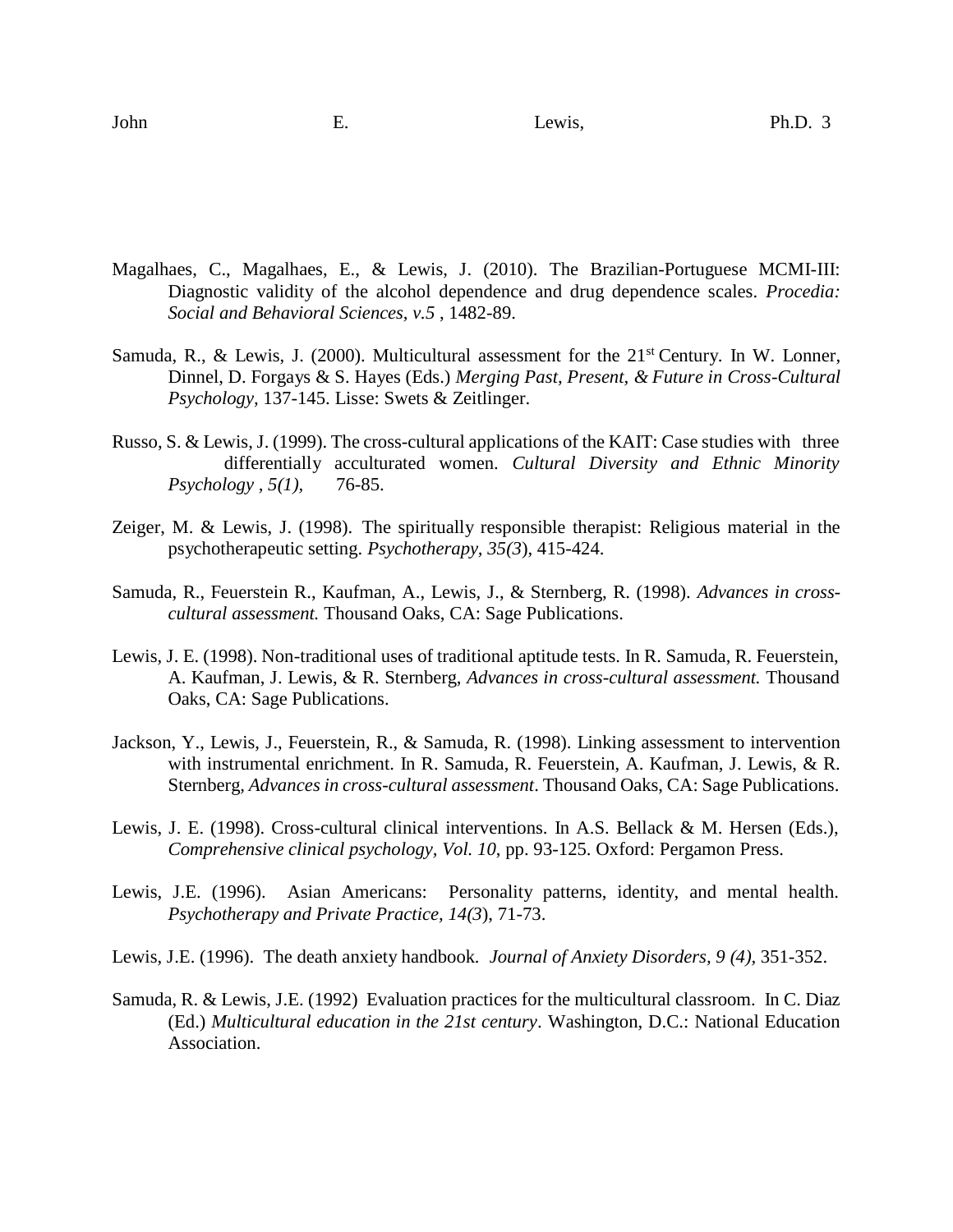- Samuda, R. & Lewis, J.E. (1992) The educational and vocational aspirations of secondary school students in relation to ethnic group membership. In K.A. Moodley (Ed.) *Beyond multicultural education: International perspectives.* Calgary: Deselig.
- Lewis, J.E. (1991) *Counseling Canadian inmates: An examination of occupational and educational aspirations in relation to ethnicity*. Ph.D. Dissertation, Syracuse University, Syracuse, New York.
- Lewis, J.E. (1990) Dynamic assessment. *McGill Journal of Education, vol. 25(1*), 129-130.
- Rapagna, S., Dumont, F. & Lewis, J.E. (1990) A multi-dimensional intervention program: Youthat-Risk of premature school leaving. Ottawa: Canadian Guidance and Counseling Foundation.
- Samuda, R. & Lewis, J.E. (1990) Recent advances in the assessment of minorities. In D. Keats, L. Munro, & L. Mann (Eds.) *Heterogeneity in cross-cultural psychology*. Amsterdam: Swets & Zeitlinger.
- Lewis, J.E. & Samuda, R. (1989) Non-discriminatory assessment of culturally different students. *McGill Journal of Education, vol. 24(3),* 253-265.
- Samuda, R., Kong, S., Cummins, J., Pascual-Leone, J. & Lewis, J. (1989*) Assessment and placement of ethnic minority students.* Toronto: Intercultural Social Sciences Publications/Hogrefe.
- Lewis, J.E. (1989) Cross-cultural inferences. *L'Orientation, 3(3*).
- Lewis, J.E. (1989) Innovations in the assessment of ethnic minorities. In Annis, B. & Berry, J. (Eds.) *Ethnic psychology: Research and practice with immigrants, refugees, native people, ethnic groups & soujourners*. Berwyn: Swets North America Inc.
- Lewis, J.E. (1986) Integrating multiculturalism in correctional schools. In Samuda, R. & Kong, S. (Eds.) *Multicultural education: Programs and methods.* Toronto: Intercultural Social Science Press.
- Campbell, J., Lewis, J.E. & Pedersen, P. (1986) The Intercultural, Interpersonal, Pathological Questionnaire (IIP*). Internationally Speaking and DISC Reports*. Fall, 1986.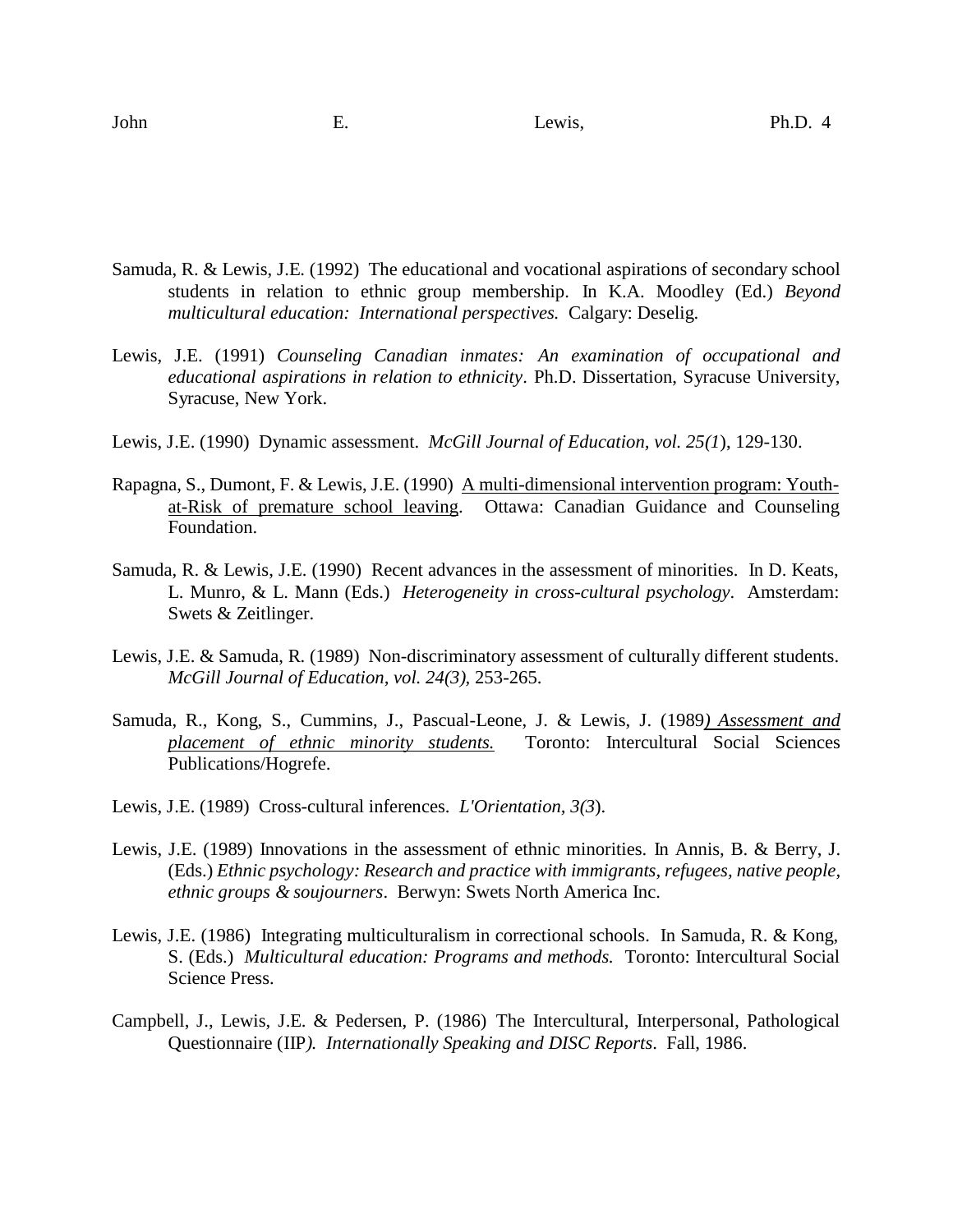- Lewis, J.E. (1985) Counseling minorities within the correctional service. In Samuda, R. & Wolfgang, A. (Eds.) *Intercultural counseling and assessment*. Toronto: Hogrefe, Inc.
- Lewis, J.E. & McKechnie, M. (1981) Moral education in prisons: A cognitive approach. *Proceedings of the National Conference on Prison Education*. Victoria, British Columbia, 345-352.

### **Unpublished Papers**

- Samuda, R., Chodzinski, R., Berry, J. & Lewis, J. (1989) *The educational and occupational aspirations of secondary students in relation to ethnic group membership*. The Secretary of State, Government of Canada.
- Lewis, J.E. (1984) *Dynamic cognitive assessment: Cultural aspects*. The International Association of Cross-Cultural Psychology, Acapulco, Mexico.
- Lewis, J.E. & McKechnie, M. (1981). *The need for a cognitively based education program in prison settings.* The Ontario Institute for Studies in Education, Toronto, Ontario.

#### **Presentations/Co-presentations**

The Opioid Epidemic: What Is Not Being Said About the Role of Pain. Presented at the American Psychological Association Convention, San Francisco, California, 2018.

The Impact of Culture on PTSD Symptom Expression Among Latino Firefighters. Presented at the American Psychological Association Convention, San Francisco, California, 2018.

Incarcerated Veterans with PTSD: Looking at Effective Treatment Outcomes. Presented at the American Psychological Association Convention, San Francisco, California, 2018.

Distress in Mexican-American immigrants: Linking acculturative stress and depression. Poster presented at the 24th International Congress of the International Association for Cross-Cultural Psychology, Guelph, Canada, 2018.

Measuring the Impact of Political Values on Sexual Orientation: Competency in Clinical Psychology Trainees. International Congress of Applied Psychology, Paris, France July 2014.

How does disgust sensitivity influence moral decisions: Measuring event related brain potentials. International Congress of Applied Psychology, Paris, France July 2014.

Chinese students' length of time in the U.S. and academic achievement. International Congress of Applied Psychology, Paris, France July 2014.

Ataque de Nervios- An old but new diagnosable disorder. American Psychological Association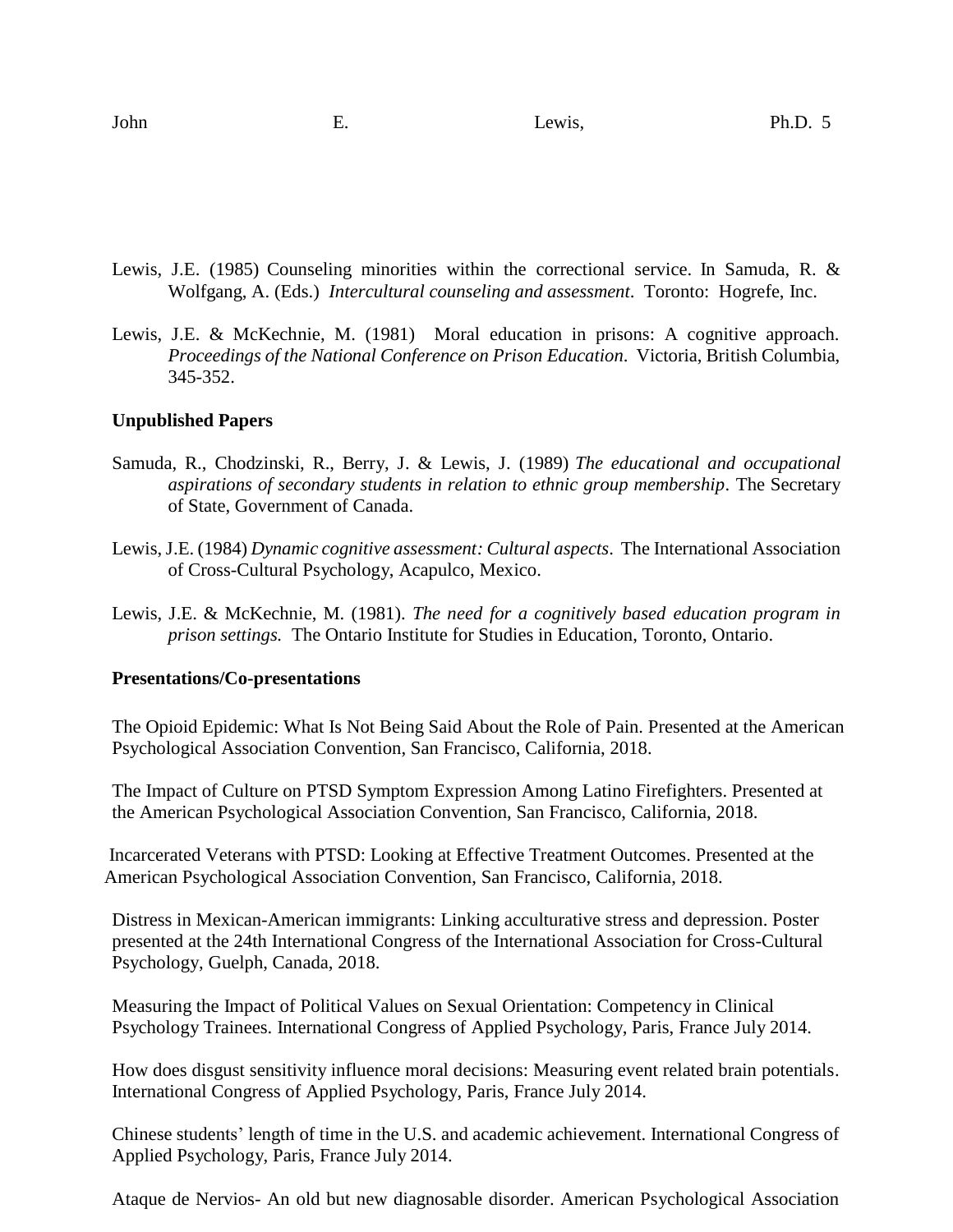John E. Lewis, Ph.D. 6 Annual Convention, Honolulu Hawaii, August, 2013.

Experiential avoidance and psychopathology in young adult immigrants from Central America. American Psychological Association Annual Convention, Honolulu Hawaii, August, 2013.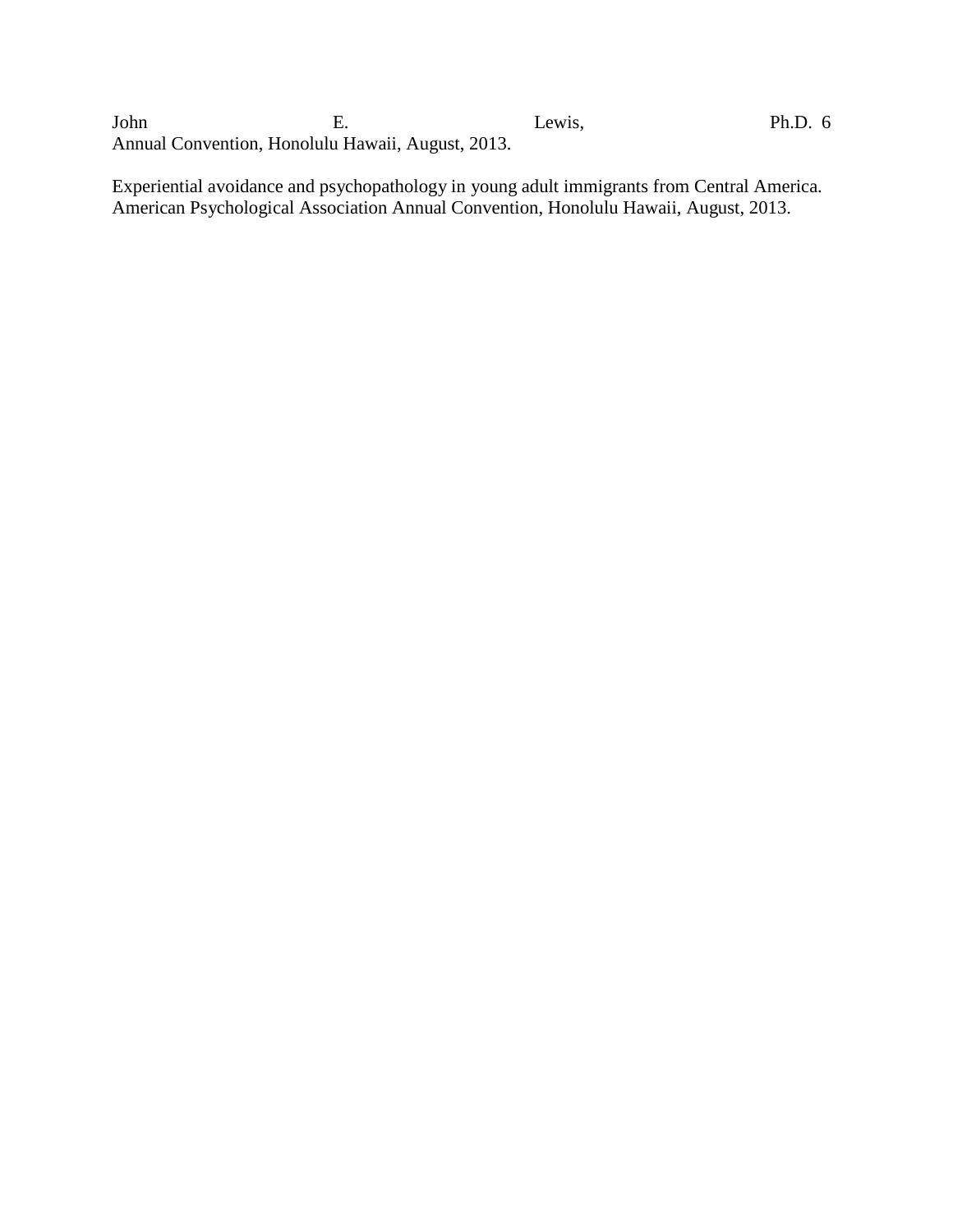Conceptualizing and implementing intervention programs and strategies in a multi-cultural community: A Multi-Cultural Perspective. International Congress of Psychology, Cape Town, South Africa, July, 2012.

Depression in adults with congenital deafness and acquired hearing loss. International Congress of Psychology, Cape Town, South Africa, July, 2012.

How racism impacts the development of postpartum depression symptoms in Hispanic women. International Congress of Psychology, Cape Town, South Africa, July, 2012.

Perceived discrimination and post-traumatic stress disorder in intimate partner violence victims. . International Congress of Psychology, Cape Town, South Africa, July, 2012.

Self-concealment and social anxiety in gay males and lesbians. Caribbean Regional Conference of Psychology, Nassau, Bahamas, November, 2011.

Application of demographically corrected T-scores increases specificity and sensitivity of WAIS-IV for individuals of ethnic minority groups. American Psychological Annual Convention, Washington, D.C., August 2011.

Intergeneration transmission of depression in Hispanic mothers. American Psychological Annual Convention, Washington, D.C., August 2011.

Relationships among familismo, religiosity, homophobia, traditional gender roles, and depression in Caucasian and Hispanic gay males. American Psychological Annual Convention, Washington, D.C., August 2011.

Psychological impacts of the January 2010 earthquake on Haitian survivors-symposium. American Psychological Annual Convention, Washington, D.C., August 2011.

Predictive measures that modify marianismo: Colombian, Cuban and Mexican females residing in the United States. Interamerican Congress of Psychology, Medellin, Colombia, June 2011.

Anxiety Disorders among Blacks in the United States. American Psychological Annual Convention, San Diego, CA. August 2010.

Examination of microagressions in a sample of gay males. American Psychological Annual Convention, San Diego, CA. August 2010.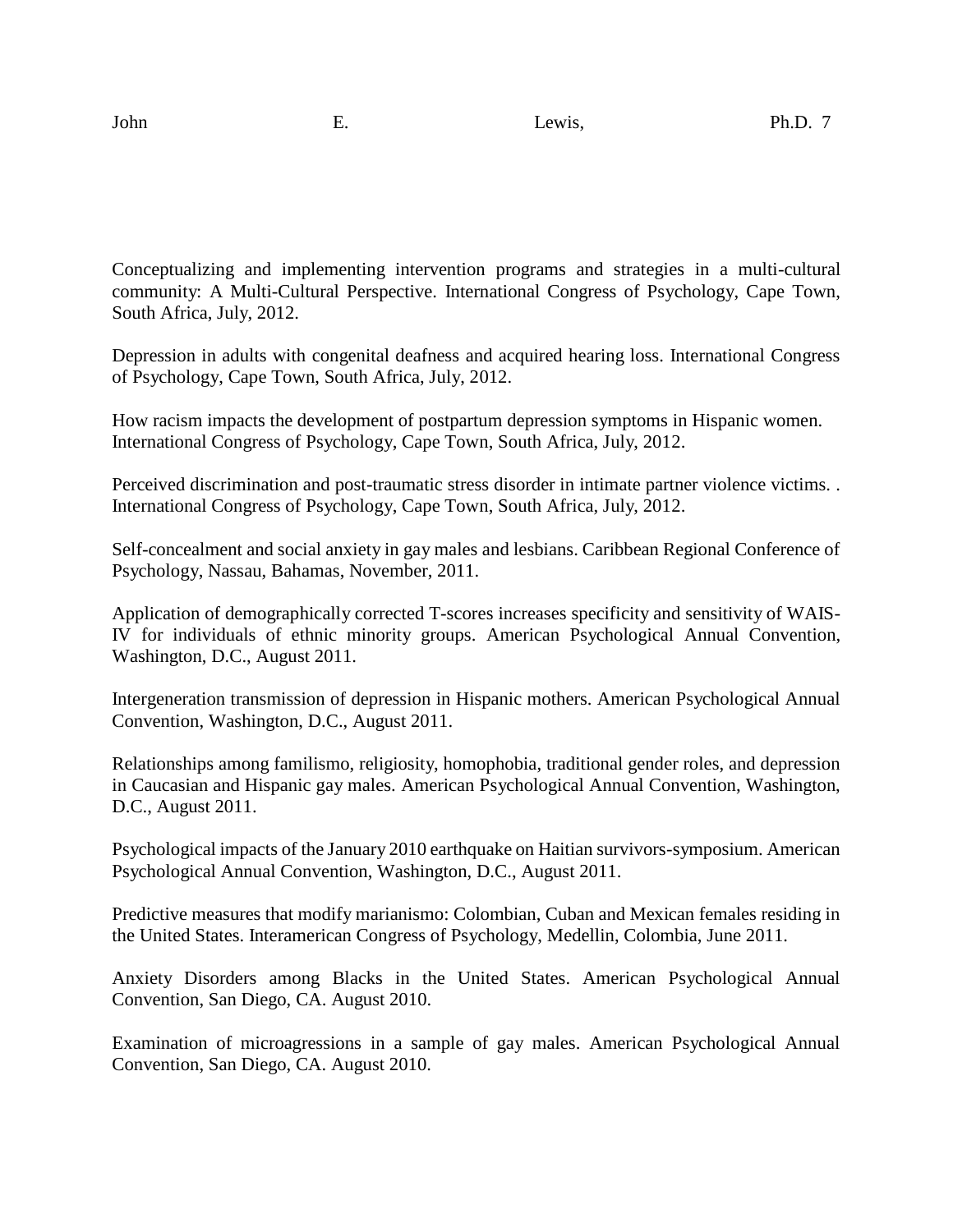Shades of Black: Acculturation and depression among Caribbean Blacks. American Psychological Annual Convention, San Diego, CA. August 2010.

Symptom presentation in PTSD: Differences between Latino and Caucasian adults. American Psychological Annual Convention, San Diego, CA. August 2010.

Being Black or White isn't always black and white: Depression in U.S. immigrant Caribbean Blacks. World Conference on Psychology, Counselling, and Guidance, Antalya, Turkey, April 2010.

Psychological adjustment of Vietnamese immigrants in South Florida U.S.A. Examination of microagressions in a sample of gay males. World Conference on Psychology, Counselling, and Guidance, Antalya, Turkey, April 2010.

The Brazilian-Portuguese MCMI-III: Diagnostic validity of the alcohol dependence and drug dependence scales. World Conference on Psychology, Counselling, and Guidance, Antalya, Turkey, April 2010.

Arab American mental health: Influence of parenting, religiosity and acculturation. American Psychological Annual Convention, Toronto, Ontario. August 2009.

Using psychological intervention for HIV/AIDS reduction in South Africa. Symposium at the American Psychological Association Annual Convention. Boston, MA August 2008.

Infusing cultural horizons: The Nova [Acculturation](https://www1.icp2008.org/guest/AbstractView?ABSID=14843) Scale**.** International Congress of Psychology. Berlin, July 2008

The construction and validation of intellectual assessments in the Caribbean. 31<sup>st</sup> Interamerican Congress of Psychology . Mexico City, July 2007

Validity of the alcohol dependence scales of the MMCI- III Brazilian-Portuguese version. 26<sup>th</sup> International Congress of Applied Psychology. Athens, Greece July 2006

Intergenerational issues with Greek American families: Researching emic and etic issues. Congress of the International Association of Cross Cultural Psychology. Spetses, Greece, July 2006

Internationalizing culturally sensitive disaster relief efforts. Congress of the International Association of Cross Cultural Psychology. Spetses, Greece, July 2006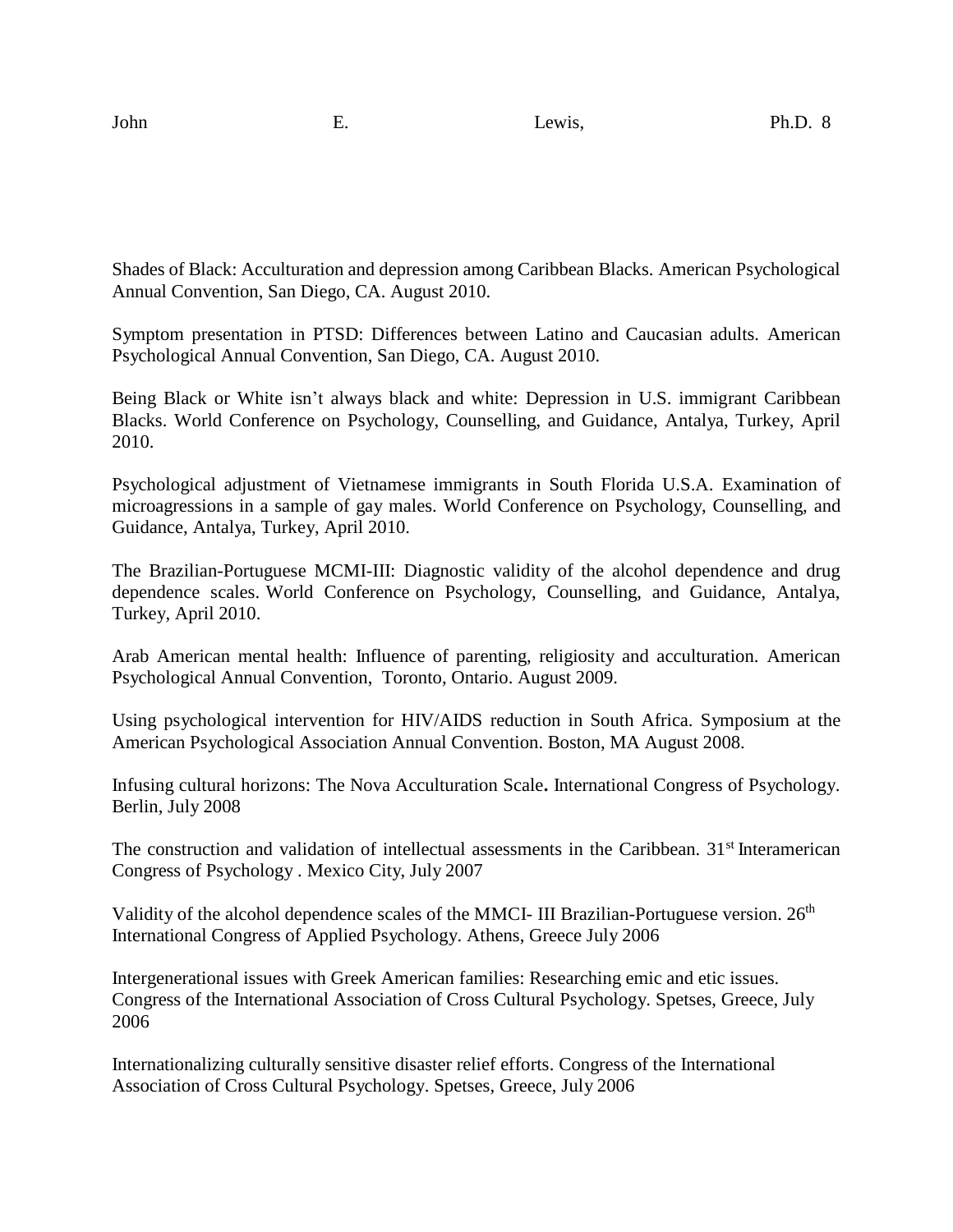Danje sou lanme: Interviews with Haitian refugees- phase 2. American Psychological Association Annual Convention. Washington D.C., August 2005

Unifying the cultural horizons: The new Universal Acculturation Scale. American Psychological Association Annual Convention. Washington D.C., August 2005

Disaster and diversity: The cultural sensitivity of Florida's relief efforts. 30<sup>th</sup> Interamerican Congress of Psychology. Buenos Aires, Argentina, June 2005

"Danje sou lanme: Interviews with Haitian refugees". American Psychological Association Annual Convention Honolulu Hawaii, July 2004

"Is the WISC - IV culturally appropriate?: A practitioner's view". American Psychological Association Annual Convention, Honolulu Hawaii, July 2004

"Cross cultural validity of intellectual assessment: Recent developments". International Congress of Psychology, Beijing, China, August 2004

"The Brazilian-Portuguese version of the MCMI-III: Update on the results of the reliability study". International Congress of Psychology, Beijing, China, August 2004

"Culturally responsive therapy with Haitian and Latino clients in South Florida". Congress of the International Association for Cross Cultural Psychology, Xi'an China, August, 2004

"Perceived competence and comfort: A qualitative study with Haitian emigrants." Congress of the International Association for Cross Cultural Psychology, Xi'an China, August, 2004

"Sak Pase: Interviewing Haitian immigrants." American Psychological Association Convention, Toronto, August 2003.

"The effect of exercise on the psychological well being of sedentary middle aged women." American Psychological Association Convention, Toronto, August 2003.

"EMAGS: A model for implementing an ethnic minority graduate student organization." American Psychological Association Convention, Toronto, August 2003.

"A Model of Haitian Racial Identity." XXIV Interamerican Congress of Psychology, Lima, Peru, July 2003.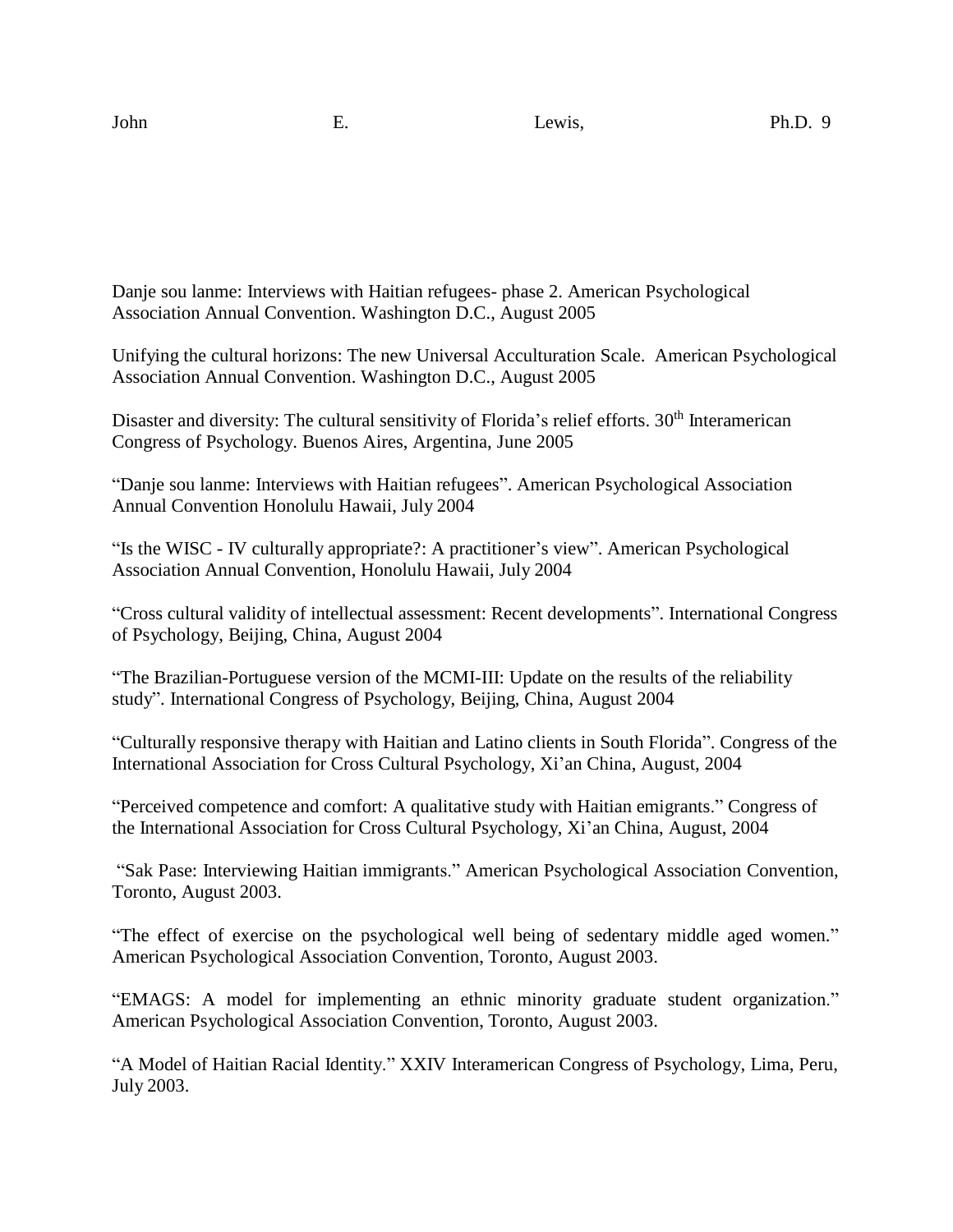"International Approaches to Violence" (panel). XXIV Interamerican Congress of Psychology, Lima, Peru, July 2003.

"Assessment of cross-cultural clinical competence: A study with multicultural clients in the United States." XVI Congress of the International Association of Cross-Cultural Psychology, Yogykarta, Indonesia, July 2002.

International issues in assessment (chaired panel). XVI Congress of the International Association of Cross-Cultural Psychology, Yogykarta, Indonesia, July 2002.

"The use of excessive force by police officers: Implications for prevention, training and treatment." XXV International Congress of Applied Psychology. Singapore, July 2002.

"United States stockbrokers: The cost of success." XXV International Congress of Applied Psychology. Singapore, July 2002.

Multicultural School Counseling for the 21<sup>st</sup> Century. Broward County School Board, June 2002.

"New Developments in Cross-Cultural Counseling." Third Annual Assessment Psychology Conference, Fort Lauderdale, December, 2001.

"Florida Stockbrokers Feeling the Heat: Assessing Clinical and Organizational Factors." American Psychological Association Convention, San Francisco, August, 2001.

"Researching Hot Topics in the News." American Psychological Association Convention, San Francisco, August, 2001.

"Assessing Cultural Competence from a Client Perspective: A Study with Multicultural HIV/AIDS clients." XXVIII Interamerican Congress of Psychology, Santiago, Chile, July 2001.

"The Psychometric Properties of the Brazilian-Portuguese Version of the MCMI-III." XXVIII Interamerican Congress of Psychology, Santiago, Chile, July 2001.

"The Use of Excessive Force by Police Officers: An Examination of Proximal and Distal Psychological Variables." XXVIII Interamerican Congress of Psychology, Santiago, Chile, July 2001.

"Casualties of Wall Street: Assessing the Walking Wounded." American Psychological Association Convention, Washington, 2000.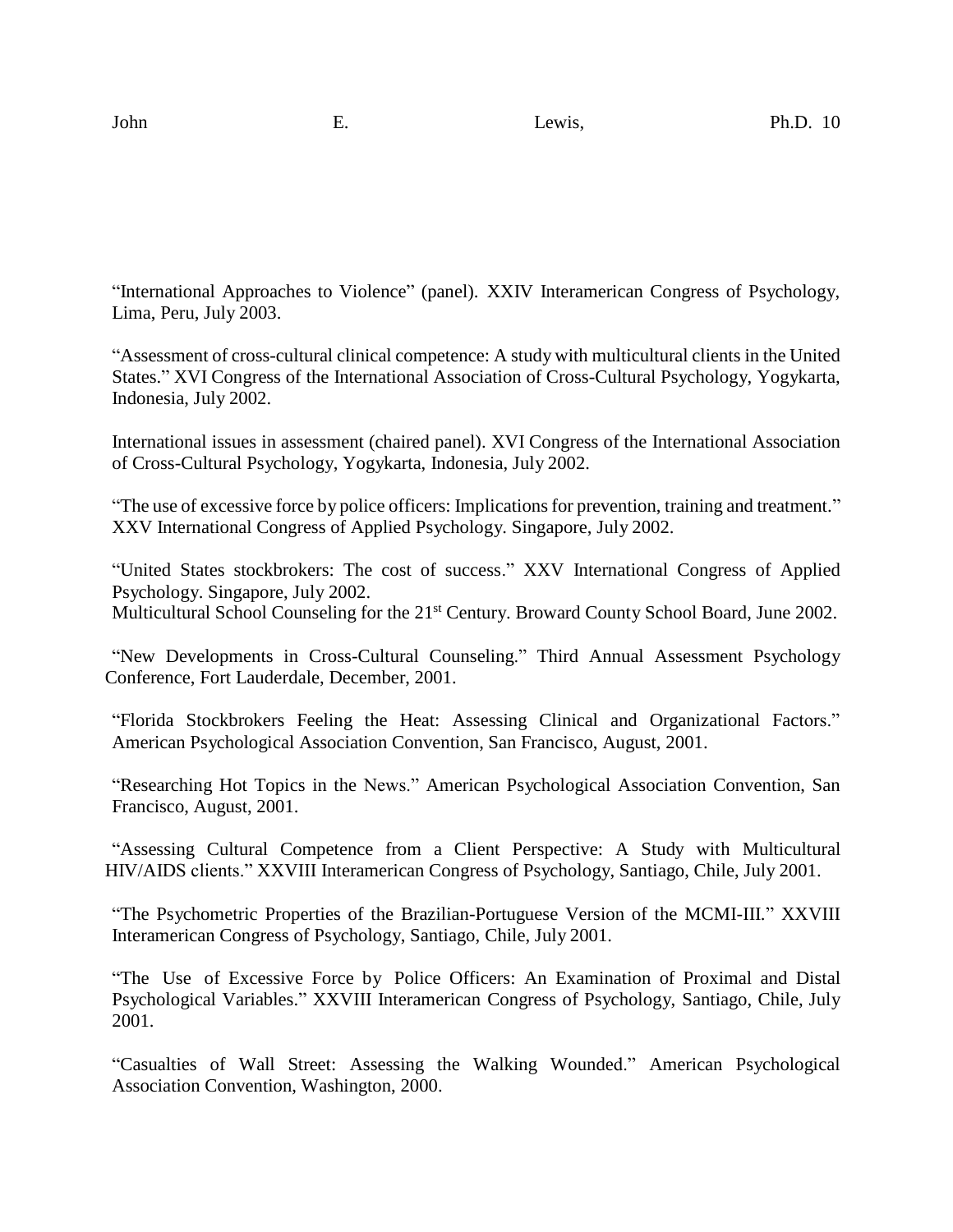"International Approaches to Test Translation." American Psychological Association Convention, Washington, 2000.

"Assessing Acculturation with Expressive Drawings." XXVII International Congress of Psychology, Stockholm, Sweden, July, 2000.

"Brazilian-Portuguese Version of the MCMI-III: Translation and Test-Retest Phases." XXVII International Congress of Psychology, Stockholm, Sweden, July, 2000.

"Effects of High Stress on Anxiety, Depression, and Coping Skills: A Study of Wall Street Stockbrokers." XXVII International Congress of Psychology, Stockholm, Sweden, July, 2000.

"The Internationalization of Clinical Psychology." International Association of Cross-Cultural Psychology. Poland, July, 2000.

"Advances in Cross-Cultural Assessment." American Psychology Association 107<sup>th</sup> Annual Convention, Boston, MA, August, 1999.

"The Internationalization of Psychology: Implications for Research and Practice." XVII Interamerican Congress of Psychology, Caracas, Venezuela, July, 1999.

"The Translation of the MCMI-III into Brazilian Portuguese: Preliminary Findings." XVII Interamerican Congress of Psychology, Caracas, Venezuela, July, 1999.

"Multicultural Assessment: Innovative Methods for the 21st Century". American Psychological Association 106th Annual Convention, San Francisco, CA, August, 1998.

"Psychological Assessment in Spain and the United States with Spanish Speaking Clients: A Qualitative Comparison." International Association of Cross-Cultural Psychology XIVth International Congress. Bellingham, WA, August, 1998

"Multicultural Assessment: Using Standardized Aptitude Tests in Non-Traditional Ways". International Association of Cross-Cultural Psychology XIVth International Congress. Bellingham, WA, August, 1998

"Multicultural Assessment". Workshop at St. Petersburg State University, St. Petersburg, Russia, June, 1998.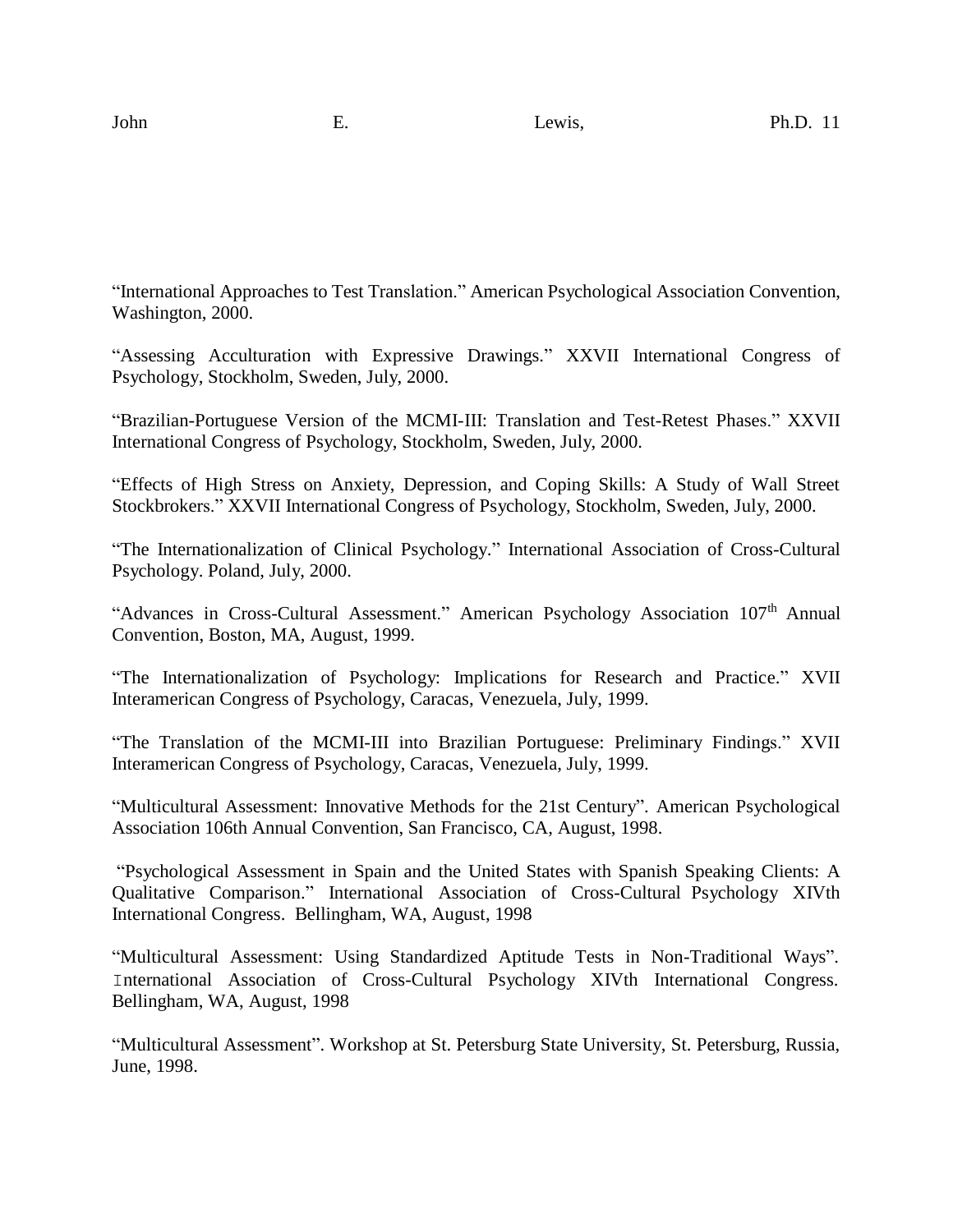"Testing and Social Justice,". Fourth Annual Teaching for Intelligence Conference, New York, April, 1998.

"Cross-Cultural Psychological Issues in South Florida". Faculte Des Sciences Humaines, Port-au Prince, Haiti, October 1996.

"Dynamic Assessment and Intervention with Culturally Diverse Children and Adolescents". XIIIth Congress of the International Association of Cross-Cultural Psychology. Montreal, Canada. August, 1996.

"Living in a Culturally Diverse Community." Nova Southeastern University's Human Rights Day Conference, Ft. Lauderdale, Florida, December 1995.

"Innovations in the Non-Discriminatory Assessment of Cognitive Potential." 25th Interamerican Congress of Psychology. San Juan, Puerto Rico, July 1995.

"Resolving Multicultural Conflict." Broward CommunityCollege, Ft. Lauderdale, Florida, March 1994.

"Innovations in Cross-Cultural Assessment." Florida Counseling Association Annual Conference, Miami, Florida, November 1993.

"Intercultural Counseling." Florida Council for Community Mental Health Annual Conference, Clearwater, Florida, September, 1993.

"Cultural Deprivation and Mediation: Three Important Groups in South Florida. International Symposium of Cognitive Psychology and Education, Jerusalem, Israel, July 1993.

"Cultural Training Workshops." Henderson Mental Health Center, Ft. Lauderdale, Florida. January- June, 1993.

"Cross-Cultural Counselor Training and the Southeast Institute for Multicultural Studies." A Florida Association for Counseling and Development Annual Convention, Orlando, Florida, December, 1992.

"Cross-Cultural Counseling and Assessment for School Psychologists." Florida Association of School Psychologists Annual Convention, Altamonte Springs, Florida, November, 1992.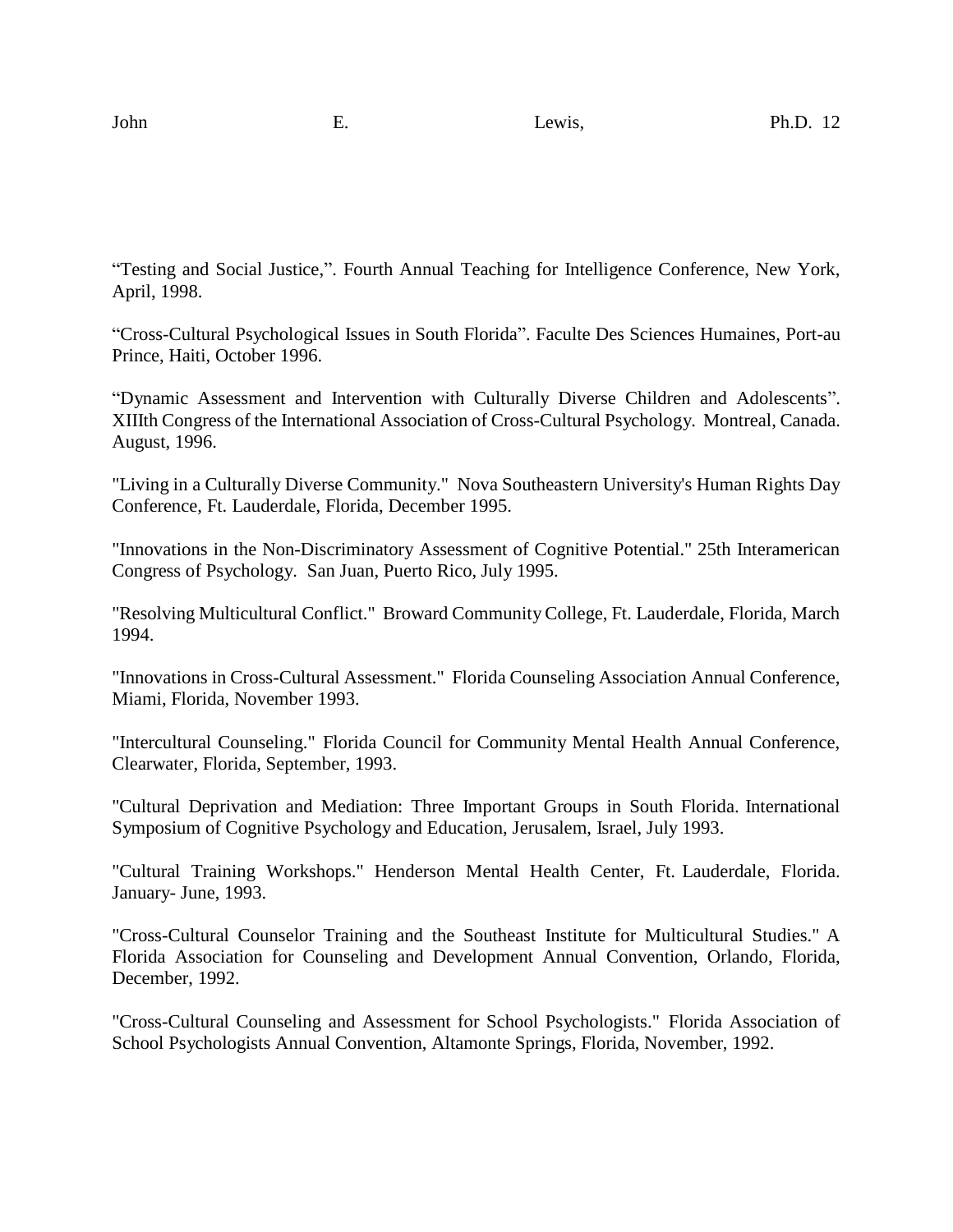"The Educational and Vocational Aspirations of Canadian Inmates in Relation to Ethnicity." Canadian Psychological Association Annual Convention, Quebec City, P.Q. June, 1992.

"Health Consultation Workshop." Ministry of Health, Toronto, Ontario. May, 1991.

"Intercultural Counseling." Canadian Guidance and Counseling Association, Halifax, N.S., April, 1991.

"Children in a Multicultural Society." 4th Annual Parenting Conference, Montreal, P.Q., April, 1991.

"Innovations in School Assessment." Protestant School Board of Greater Montreal, Montreal, P.Q., April, 1991.

"Counseling Children." Elm Park Study Group, Montreal, P.Q., April, 1991.

"Intercultural Counseling." Student Counseling Services, McGill University, Montreal, P.Q. January, 1991.

"Multicultural Counseling." 4th National Conference on Multicultural, Intercultural and Race Relations Education, Ottawa, November, 1990.

"Enhancing People's Understanding in Multicultural Canada." Keynote address for the Canadian Association of Family Life Educators, Annual Conference, Montreal, P.Q., November, 1990. "Culture and Background: Intercultural Counseling Issues." Workshop series for the Protestant School Board of Greater Montreal, P.Q., October, 1990.

"Multiculturalism in Canadian Penitentiaries." Case Management Conference of the Correctional Services of Canada, Honey Harbor, Ontario, September, 1990.

"Adaptation Research in Canada: The Genesis of Two Acculturative Stress Studies." 14th World Congress of the International Association for Educational and Vocational Guidance, Montreal, August, 1990.

"Assessment and Evaluation in Pluralistic Schools." Workshop for the Canadian Council of Multicultural and Intercultural Education Conference (CCMIE), Vancouver, B.C., May, 1990.

"Assessment in a Multicultural Milieu." Round Table on Interethnic/Intercultural/Interracial Education in Montreal, May, 1990.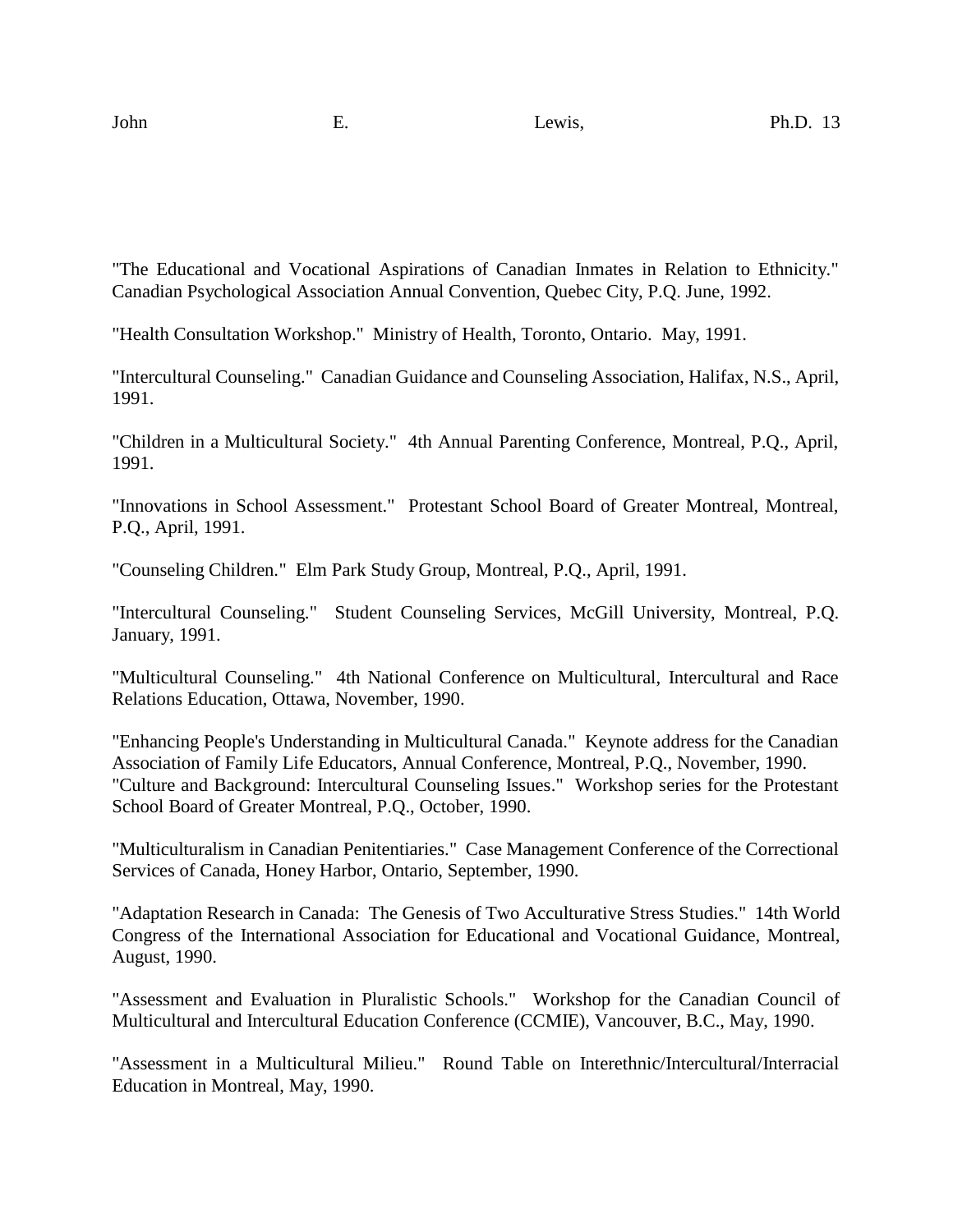"Cross-cultural Counseling." Workshop presented at the Jewish Vocational Services, Montreal, P.Q., May, 1990.

"Counseling in Pluralistic Schools: The Cultural Grid." Paper presented at the Ministry of Education, Montreal, April, 1990.

"Educational and Occupational Aspirations of Minority Student." The International Association of Intercultural Education (IAIE), Vancouver, December, 1989.

"Multiculturalism in Schools." Bancroft School, Montreal, P.Q., November, 1989.

"Innovations in the Assessment of Ethnic and Racial Minority Children." Nova University, Fort Lauderdale, Florida, December, 1988.

"Issues in Intercultural Counseling." Concordia University, Montreal, P.Q., November, 1988.

"Recent Advances in Non-discriminatory Assessment." International Association of Cross-Cultural Psychology, Newcastle, Australia, August, 1988.

"Cross-cultural Communication." Workshops conducted for the counselors in student affairs. Brandon, Manitoba, March, 1988.

"Communication and Human Relationships." 4 workshops conducted with social workers. Brandon, Manitoba, February, 1988.

"Innovations in the Assessment of Ethnic Minority Students." International Association of Cross-Cultural Psychology, Kingston, Ontario, August, 1987.

"The Criminal Mind." Ninth Annual High School Symposium, Brandon, Manitoba, February, 1987.

"Assessment Techniques for Ethnic Minority Students." Etobicoke Board of Education, Toronto, Ontario, April, 1986.

"A Review of the Research in the Assessment and Placement of Minority Students." Minister of Education's Race and Ethnocultural Relations Conference, Toronto, Ontario, March, 1986.

"Counseling, Assessment, and Life Skills Training for Young Offenders." Workshop, Georgian College, Barrie, Ontario, October, 1985.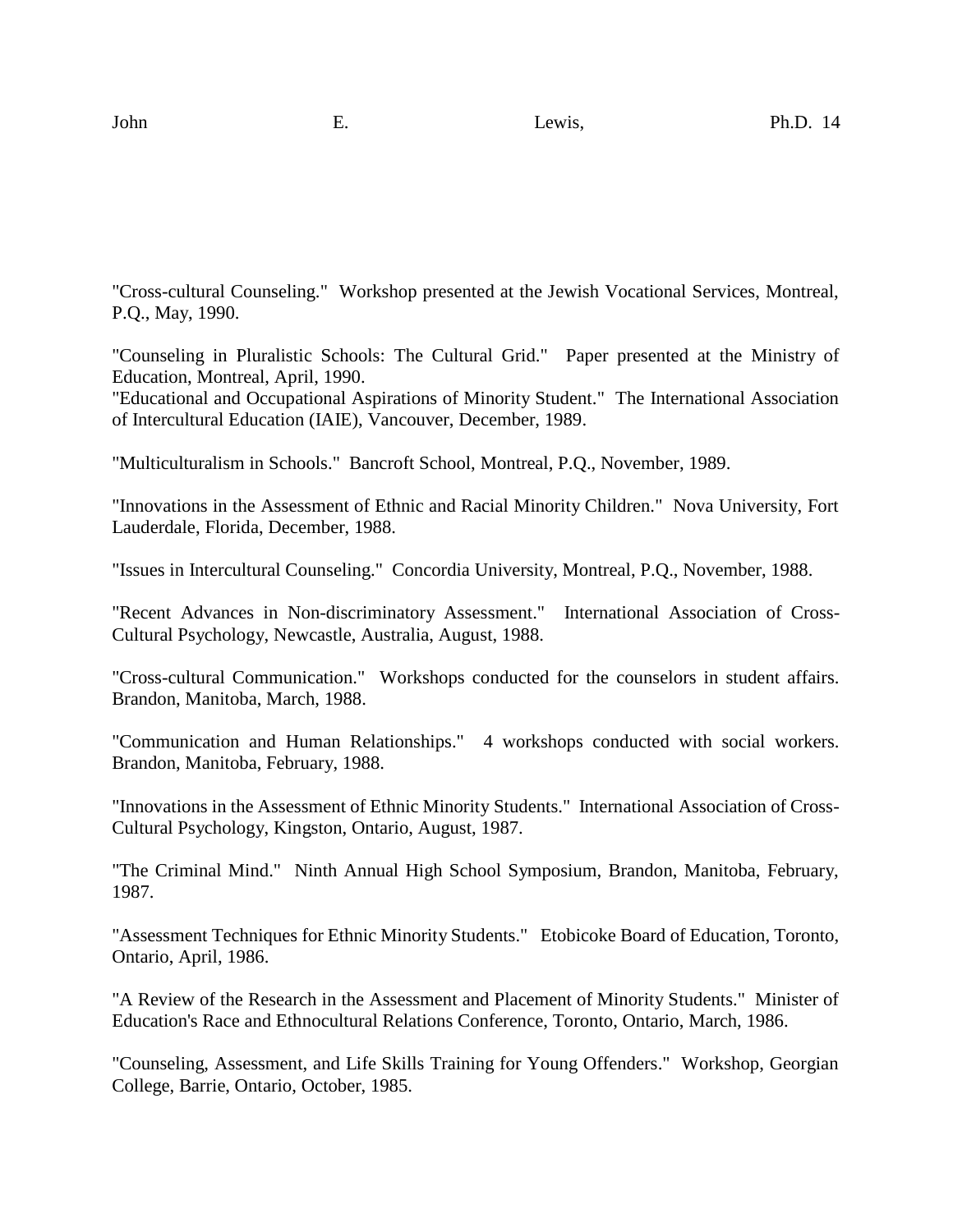"Integrating Multiculturalism in Prison Settings." Invitational Symposium on Multicultural Teaching Methods, Kingston, Ontario, May, 1985.

"Cognitive Assessment in Multicultural Milieu: Recent Advances." Second National Conference on Multicultural and Intercultural Education, Toronto, Ontario, November, 1984.

"Dynamic Cognitive Assessment: Cultural Aspects." International Association of Cross-Cultural Psychology, Acapulco, Mexico, August, 1984.

"Academic and Personal Adjustment in a Foreign Country." English Language Institute, Syracuse, New York, January, 1984.

"Cross-cultural Interviewing." Two day workshop for Weekend Scholar Program, Lemoyne College, Syracuse, New York, November, 1983.

"Counseling Minorities Within the Correctional Service." Invitational Symposium on Intercultural Counseling: Global Dimensions, Kingston, Ontario, October, 1983.

"The Triad Model for Development of Cultural Awareness in Psychotherapy." Society for the Study of Psychiatry and Culture (S.S.P.C.), Newport, Rhode Island, October, 1983.

"Culture Shock and Adjustment." English Language Institute, Syracuse, New York, October, 1983.

"The Triad Model of Counseling and Subsequent Training Supervision." Queen's University, Kingston, Ontario, July, 1983.

"The Administration, Scoring, and Interpretation of the General Aptitude Test Battery (G.A.T.B.). Queen's University, Kingston, Ontario, July, 1983.

"Feuerstein's Theory of Cognitive Modifiability." Queen's University, Kingston, Ontario, April, 1982.

"Psychoanalytic Theory and the Neo-Freudians." Queen's University, Kingston, Ontario, March, 1982.

"Rational-Emotive Therapy." Queen's University, Kingston, Ontario, October, 1981.